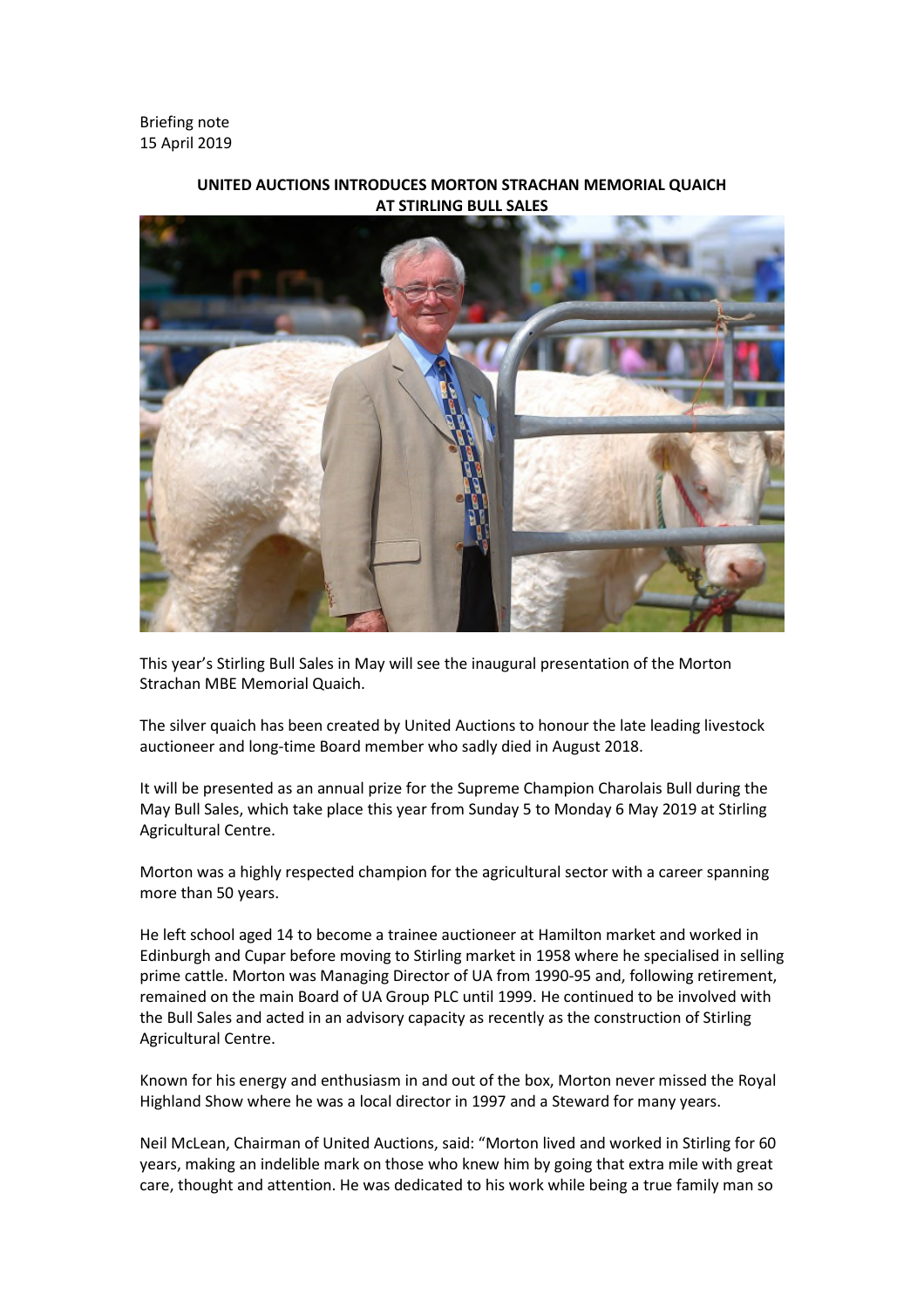it's fitting that his daughters are the first to present this special tribute which honours his legacy."

# **Stirling Bull Sales**

This year's May bull sales takes place across two days and will see a strong entry of 242 pedigree bulls and females across nine breeds.

Judging will take place on Sunday 5 May for the pedigree Charolais, Simmental, Salers, Beef Shorthorn and Aberdeen-Angus breeds, including a parade of Highland and Hereford bulls. The Limousin pre-sale show will be held on the morning of Monday 6 May ahead of all the breed sales, which start from 10.30am.

The Stirling Bull Sales is supported by all-year sponsors Galbraith, Scotland's leading independent property consultancy.

John Roberts, United Auctions' Group Sales Director, said: "There will be a tremendous show of bulls forward this May with pedigree breeders making the journey to Stirling from the four corners of Scotland, Northern England and Oxfordshire. It's also great to see that the numbers of Limousin, Salers, Charolais and Beef Shorthorn bulls forward are all up on the year. And we look forward to welcoming a Maine Anjou bull to this year's line-up, a first for Stirling in the show and sale ring."

#### **-Ends-**

Issued by JK Consultancy on behalf of United Auctions. For further information, please contact Jenny Kumar on 07989557198 / jenny@jkconsultancy.com

### **Notes to editor**

Photo caption: Morton Strachan pictured in 2013 with a Charolais bull at the Doune and Dunblane show where he was also a director.

#### **Judges**

Charolais - David Thornley, 30a Main Street, Hartshorne, Swadlincote Simmental - James Wightman, Coxhill, Candie, Maddiston, Falkirk Salers - James W Morton, Kaeside, Melrose Beef Shorthorn - Stuart Macadie, Skaill, Thurso Aberdeen-Angus - Stephanie Dick, Westerton, Cowie, Stirling Limousin - Drew Hyslop, Boquhan Home Farm, Kippen

#### **SHOW & SALE PROGRAMME**

**Friday 3 May**

5pm Yard opens

#### **Saturday 4 May**

3pm Inspection of Charolais bulls

## **Sunday 5 May**

| 8.30am             | Inspection of Simmental bulls followed by Maine Anjou bull                          |  |
|--------------------|-------------------------------------------------------------------------------------|--|
| 9.30am             | Inspection of Aberdeen-Angus bulls                                                  |  |
| 10.30am            | Show of Charolais bulls                                                             |  |
| 12noon             | Show of Simmental bulls followed by parade of Maine Anjou bull                      |  |
| 12noon             | Inspection of Salers bulls followed by Beef Shorthorn, Highland & Hereford<br>bulls |  |
| 1.30 <sub>pm</sub> | Show of Salers bulls followed by parade of Highland & Hereford bulls                |  |
| 2pm                | Inspection of Limousin bulls                                                        |  |